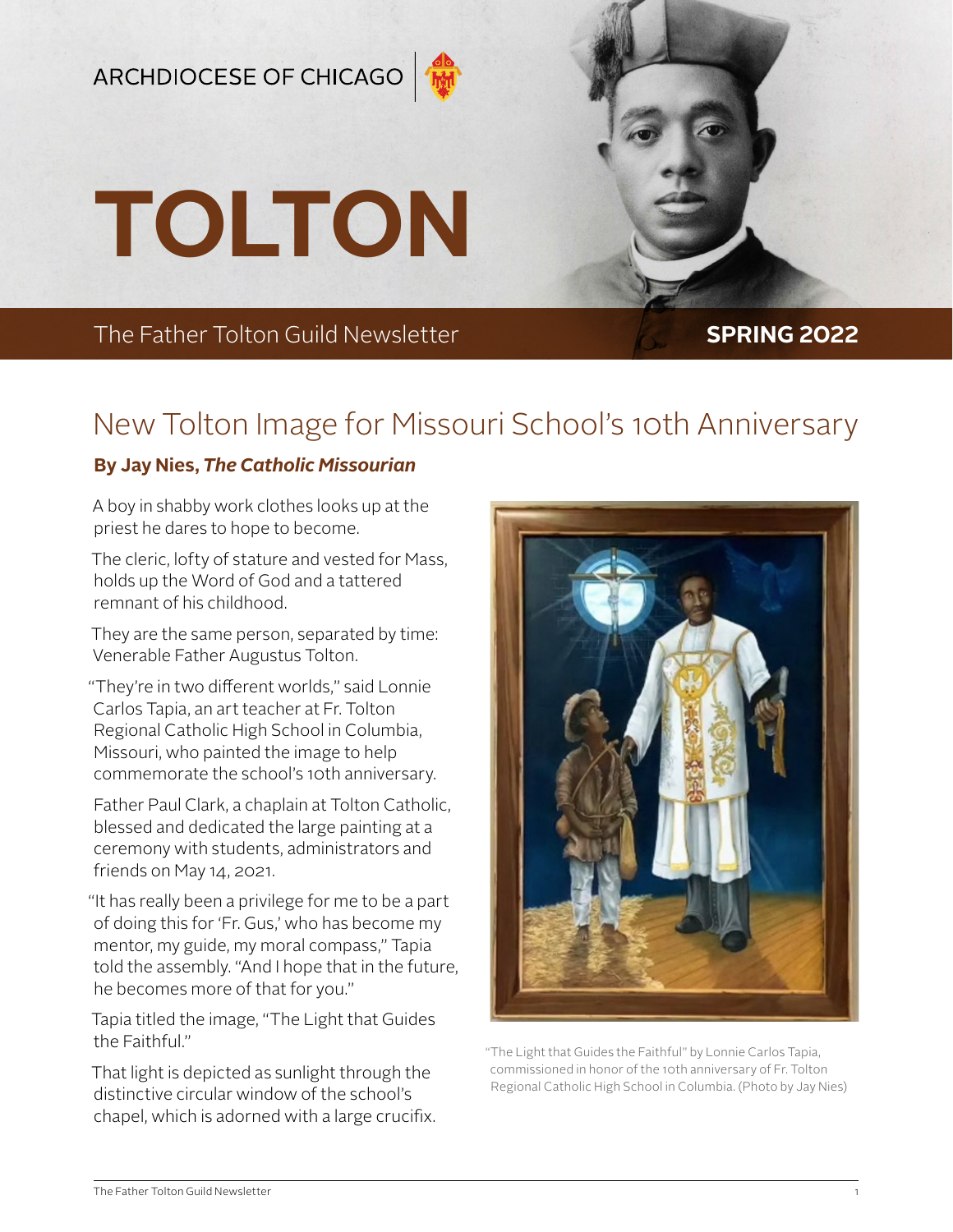It points to a phrase from a prayer by Auxiliary Bishop Joseph N. Perry of Chicago, co-postulator of Tolton's sainthood cause: "Father Tolton's suffering service sheds light upon our sorrows; we see them through the prism of Your Son's passion and death."

Shades of blue and gold, the school's colors, accent the painting.

The boy dressed as a slave of men stands on a hay-strewn floor of a barn like the one he and his family likely hid in while making their escape.

The priest, dressed as a slave of Christ, is wearing a fiddle-back vestment over a faded, somewhat oversized cassock.

Even his Bible is simple and common—a blackbound book with no embellishment.

"Nothing about him was going to be ornate," the artist insisted. "He took pride in not having the opulence."

Tapia set out to highlight the eternal beauty of Tolton's priestly vocation and the worldly imperfection that made carrying it out a constant challenge for him.

"I wanted him to be beautiful," the artist stated at the dedication ceremony. "My whole goal was for people to think of Fr. Tolton, the man, whenever they hear his name.

"Hopefully when you speak of Fr. Tolton, with that warm tone with which you speak of our school, you will think of this image of that man who represents us," he said.

"Think about him and the day he was born," Mr. Tapia continued. "Think about his life, his trials and tribulations. And I do hope that he will become that moral compass for all of us."

Tapia is eager for the painting to be widely reproduced and distributed across numerous platforms throughout the world.

"And our school, our chapel and our colors are part of it," he said. "You, us, our school, all of you, will be a part of this. Hopefully you'll take pride in that and love him as much as I love Fr. Tolton, the man, Fr. Gus."

He pointed out how the floor on which the priest is standing approximates the planks of the old St. Peter Church in Brush Creek, where Tolton was baptized and began to learn about God.

The boy on the barn side is holding the cloth sack in which he would carry apples and biscuits out to work in the fields each day.

The priest is holding a piece of that same sack in his same hand as the Bible. Tolton never forgot where he came from.

A blue dove represents the Holy Spirit inspiring Tolton, giving him power to minister in the name of Christ and in His place at the altar.

"The power of Christ, the grace of Christ, the light of Christ, they are all represented here," said Tapia.

Even the frame, which the artist also created, is symbolic.

"The walnut comes from Northern Missouri, very close to Brush Creek, where Fr. Tolton had his childhood," said Mr. Tapia. "I capped it with zebra wood, which comes from East Africa. It represents black and white and the converging of it."

True to the rest of the image, the frame lacks ornamentation.

Tolton Catholic's graduating Class of 2021 donated the money for the bronze plaque that hangs beside the painting in the Commons, a large and heavily traveled section of the school, next to the chapel.

"You'll get to see this every day," said Daniel Everett, president of Tolton Catholic.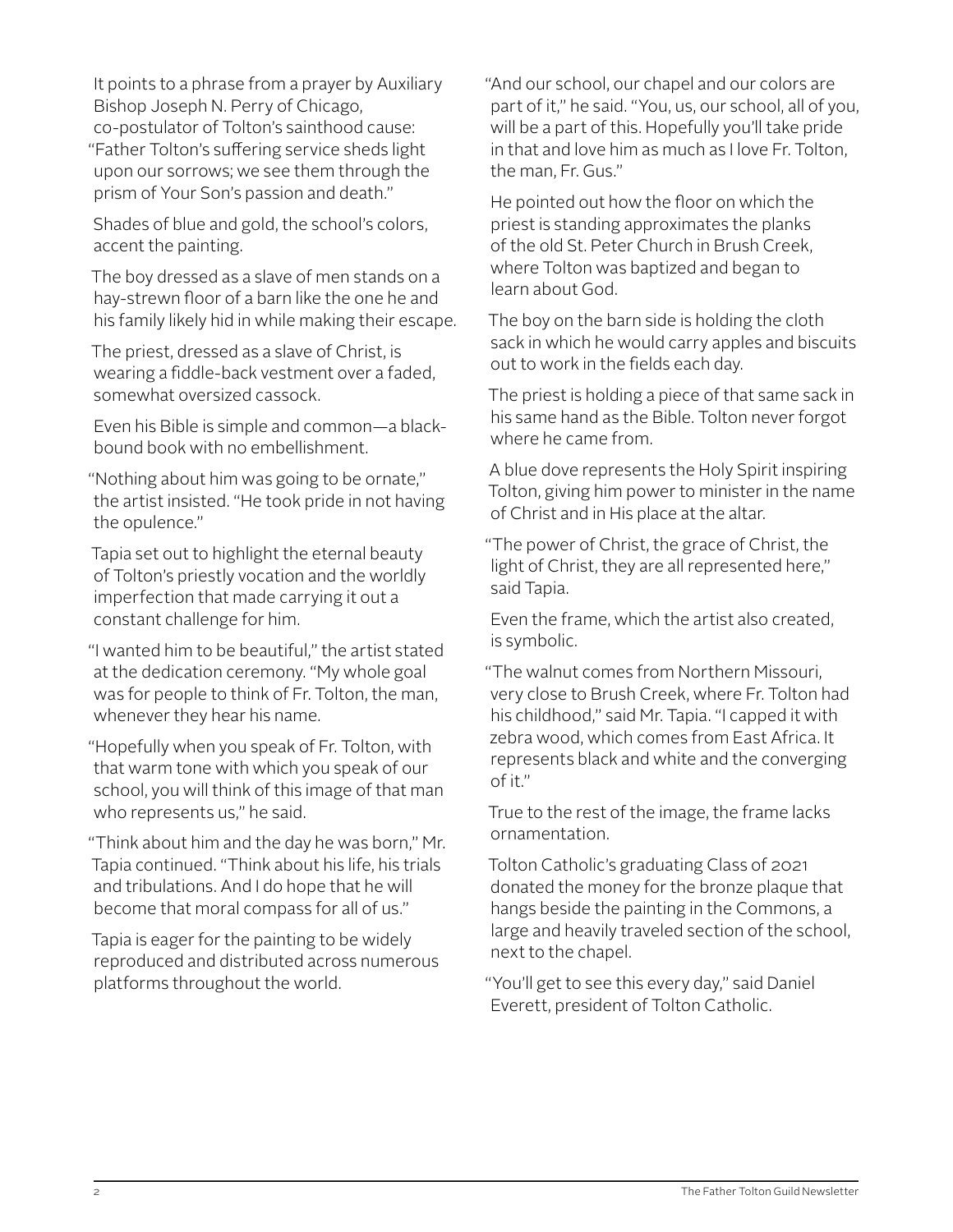# Tolton Featured in New Mural at School in Chicago

### **By Michelle Martin,** *Chicago Catholic*



Father Tolton is featured in a mural at Our Lady of Charity School in Chicago along with St. Kateri Tekawith and St. Elizabeth Ann Seton. (Karen Callaway/Chicago Catholic)

When students at Our Lady of Charity School in Cicero go up or down the stairs, they are met with the images of six youthful holy people: Blessed Carlo Acutis, St. Maria Goretti, St. José Sánchez del Río, St. Elizabeth Ann Seton, St. Kateri Tekakwitha and the Venerable Father Augustus Tolton.

The saints, or people on the path to sainthood, depicted were chosen as role models for the students and painted as part of a mural done in cooperation with the National Museum of Mexican Art in Pilsen.

"Our school mission is to create saints and scholars. That's been our mission for several years," said Our Lady of Charity Principal Frank Zárate Jr.

This year, as part of Our Lady of Charity's school improvement plan for Catholic identity, students will be learning about saints, starting with those on the wall.

They were selected by Our Lady of Charity pastor Father Sergio Mena, religion teachers at the school and Zárate.

"We selected young saints because we thought the students could identify more easily with them," Zárate said. "And we wanted cultural diversity as well."

Those who died as adults, like Tolton, are depicted when they were young.

Student artists Sofia Meza, an eighth grader, and Emily Miranda, a sixth grader, said they are looking forward to learning more about the saints they helped to paint.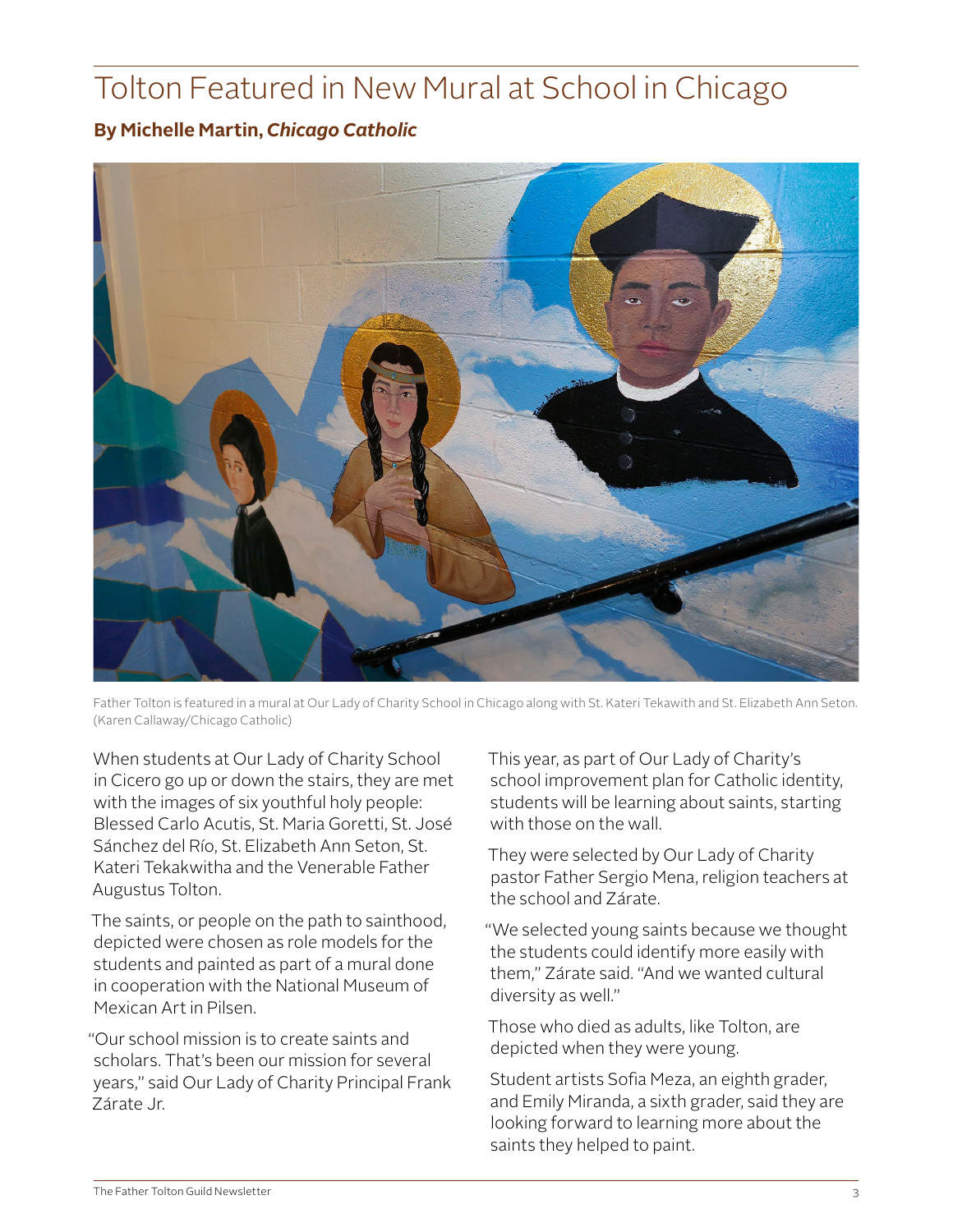"They're supposed to be role models for us," Sofia said.

The young artists were volunteers who were already participating in a summer program at Our Lady of Charity, the girls said, and they had fun doing it because it gave them time to be with their friends.

"It was easier than I thought," Emily said. "They had everything ready for us."

Zárate said the school used COVID-19 relief funding to help pay for the mural, which he wanted to lift the moods both of the students who helped paint it and those who pass by it each day.

"The Mexican American community, the Latin American community was heavily affected by COVID," Zárate said, noting that most of his students are Latino. "Some had family members who were sick, some had family members who passed away. Art can be therapeutic for children."

He approached the National Museum of Mexican Art, which had worked on projects with the school before.

Officials at the museum suggested drawing on the Mexican tradition of murals, and connected the school with artists M. Zayuri and Jan Pacheco, who are sisters.

The Pachecos designed the mural and worked with six students to complete it over four weeks in July and August.

M. Zayuri Pacheco said being part of a bigger art project can be good for children who might not have as much opportunity as they would like to learn or practice art.

**"**When students at Our Lady of Charity School in Cicero go up or down the stairs, they are met with the images of six youthful holy people: Blessed Carlo Acutis, St. Maria Goretti, St. José Sánchez del Río, St. Elizabeth Ann Seton, St. Kateri Tekakwitha and the Venerable Father Augustus Tolton.

"If you don't have many art resources, and it's something you're into, something like this is a highlight," she said. "It makes you feel good to be able to share your work, knowing you contributed to something, especially when you're young. I feel like it is important for kids to get involved, especially when it comes to the community. They can actually contribute something."

That's something Sofia and Emily enjoy: knowing that for years to come, students who pass through the halls will see their names on the mural.

Pacheco said the mural, both the saints depicted and the student artists, demonstrates that young people's contributions should be valued.

"It's not all about the grown-ups," she said. "We want them seeing people closer to their age. They should feel seen."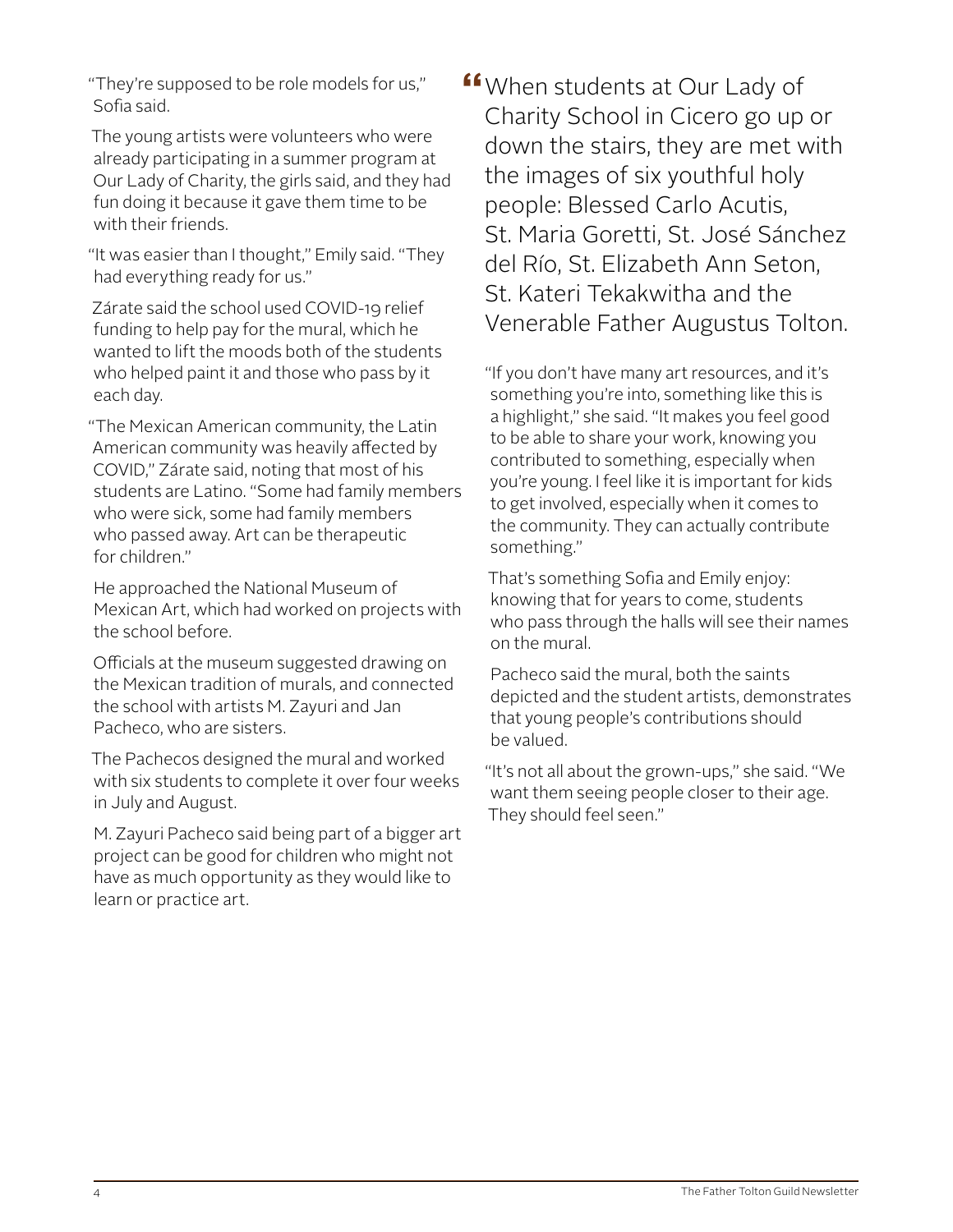# Novena to Venerable Augustus Tolton for the Spiritual Welfare of the African American Community

Nine days of prayer, known as novenas, have been part of Catholic piety for centuries. Novenas have been attached to mysteries of the life and death and resurrection of Jesus Christ, the intercessory power of Mary, the Mother of God and a myriad of saints.

Novenas have proved powerful prayer programs in happy times and in desperate times. Novenas are often used for nine days of fasting or approaching particular feast days of the Lord and the saints.

The following prayers invoke the intercession of the Venerable Father Augustus Tolton who is on the path to declared sainthood. These prayers can be used in prayer groups in parishes, led by the clergy or laity or used as a private devotion. These prayers can be prayed all at once or separated by nine consecutive days or one day each for nine weeks.

Before each prayer, pray first the official prayer for the canonization of Father Tolton:



### *O God,*

*we give you thanks for your servant and priest Father Augustus Tolton who labored among us in times of contradiction, times that were both beautiful and paradoxical. His ministry helped lay the foundation for a truly Catholic gathering in faith in our time. We stand in the shadow of his ministry. May his life continue to inspire us and imbue us with that confidence and hope that will forge a new evangelization for the Church we love.*

*Father in Heaven,*

*Father Tolton's suffering service sheds light upon our sorrows; we see them through the prism of your Son's passion and death. If it be your will O God, glorify your servant Father Tolton, by granting the favor I now request through his intercession (pause) so that all may know the goodness of this priest whose memory looms large in the Church he loved.*

*Complete what you have begun in us that we might work for the fulfillment of your kingdom. Not to us the glory, but glory to you O God, through Jesus Christ, your Son and our Lord; Father, Son and Holy Spirit, you are our God living and reigning forever and ever. Amen.*

2010 Bishop Joseph N Perry Imprimatur Francis Cardinal George, OMI Archdiocese of Chicago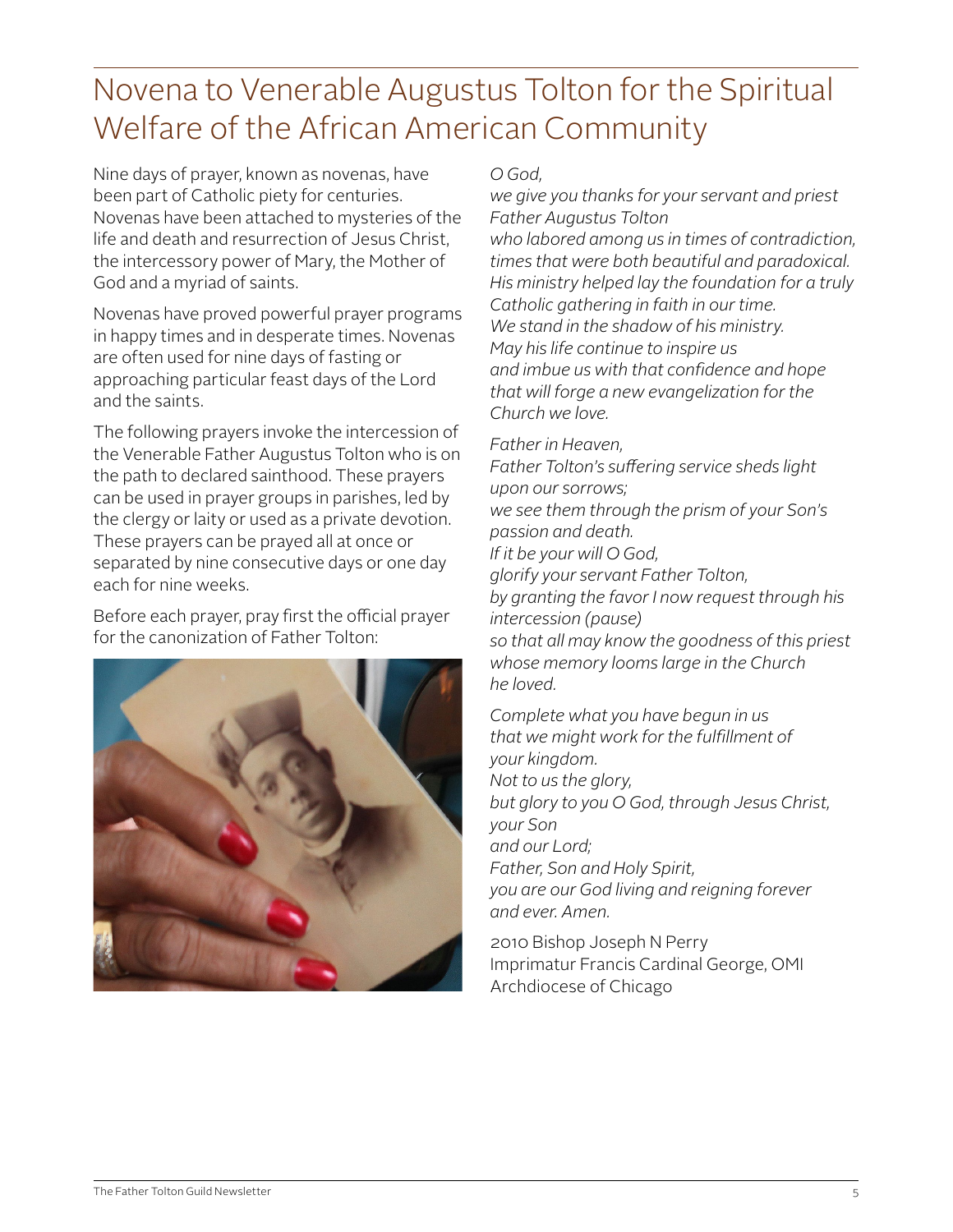#### **FIRST PRAYER**

For the spiritual anchoring of the African-American community. O Father Augustus Tolton, whose faith was grounded in Christ Jesus at an early age. Pray the same for all of the African American community, so that together we might be unified in one faith, one Lord, one baptism. Pray Father Tolton for the black community to find and love that same fullness of faith that you found through the Catholic Church, and that church would find a richer fullness in itself in that community. Pray Father Tolton for the Holy Eucharist to become the source and summit of Christian life in the black community and for the unique presence of Christ Jesus to work to conform all peoples into His image before God the Father. Amen.

#### **SECOND PRAYER**

For the moral formation of the African-American community. Pray O Father Augustus Tolton, teacher of truth, for the moral formation of the young in the black community in America. Pray for their grounding in the teachings of Christ our Lord, so that they might be living witnesses of the beatitudes. Pray Father Tolton for a strengthening and fortification of the Holy Spirit in the black community, so that it might be guided and protected in all truth, and thereby be able to withstand all assaults by the Evil One. Amen.

#### **THIRD PRAYER**

For the stability and strength of marriages and family in the African American community. Strong families and marriages are the woven threads that have proved most beneficial for all healthy societies. Pray O Father Augustus Tolton that husbands will love their wives as Christ loved the Church. Pray that wives will embrace their role as a type of Church in the household and embrace their husbands and children as such. Pray Father Tolton for the sanctity and dignity of marriage in the black community in America. Pray for the restoration of true Christlike masculinity for black men and for women to look upon our Blessed Mother Mary as a beacon of faithfulness and womanhood. Amen.

#### **FOURTH PRAYER**

For peace in the black community. O Father Augustus Tolton, servant of peace, pray for an end to all forms of violence and for an everlasting peace in the black community in America. Violence betrays our progress and robs us of our future. Pray then Father Tolton that we might know Christ Jesus enough that we will see Him in each other. Pray Father Tolton that in the pursuit of peace we might go from seeing Jesus in each other to loving each other through Jesus and doing all that grace empowers us to do to bring the in-dwelling of Christ more fully out of each other. Pray Father Tolton for the reign of peace throughout our city and our world. Amen.

#### **FIFTH PRAYER**

For good educational opportunities in the African American community. The doors of opportunity are open to all and are open even more fully to those who have been educated. Pray O Father Augustus Tolton, teacher of children, for the Holy Spirit's gifts of wisdom, understanding and knowledge to pour out abundantly over the black community in America, and that schools and colleges and universities that service the community will be blessed with resources, staff and faculty needed to achieve their goals. Pray for Catholic schools and universities' fidelity to the teachings of the Church and that they might open their doors to all, especially the poor and disadvantaged. Amen.

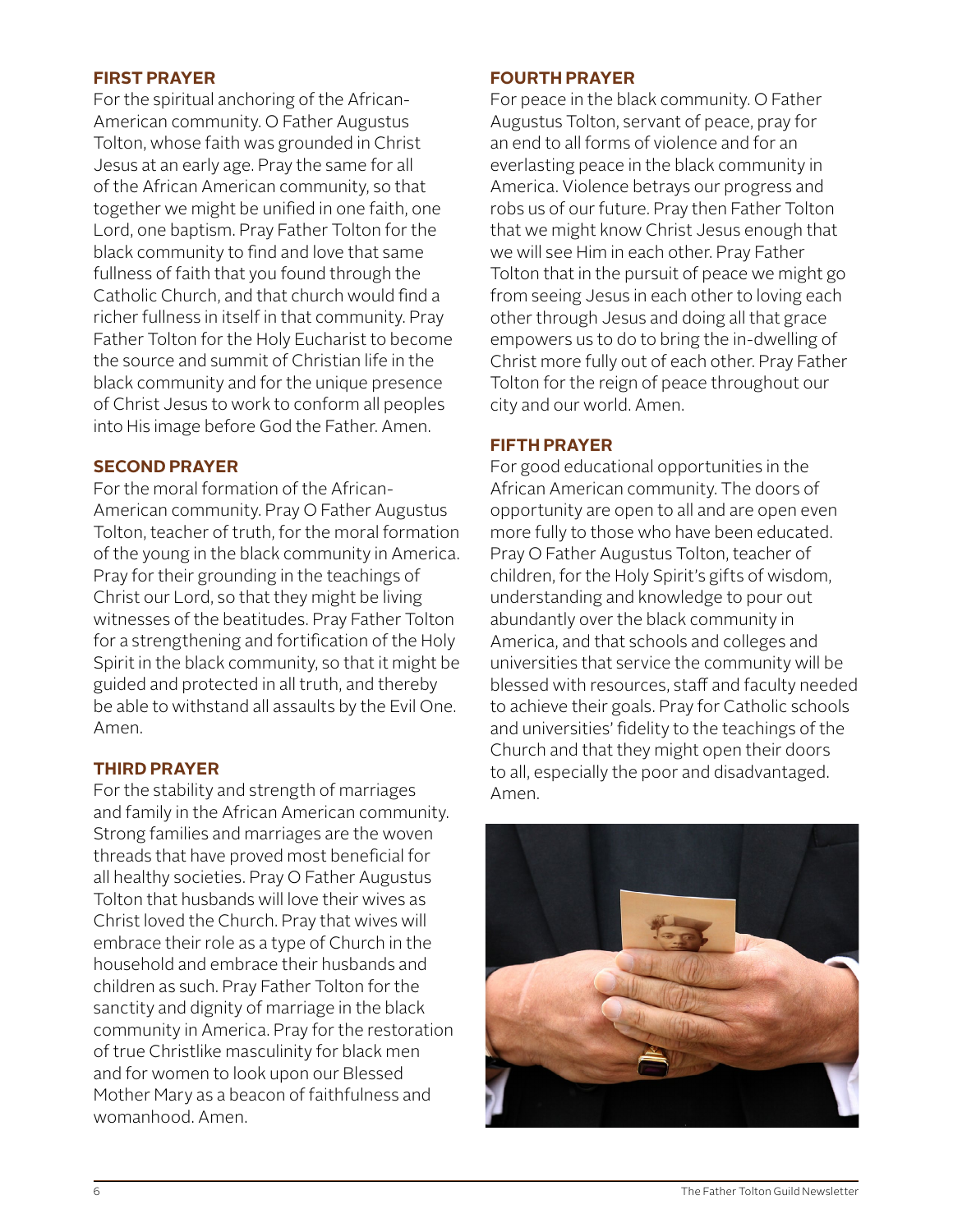#### **SIXTH PRAYER**

For gainful economic opportunities in the African American community. O Father Augustus Tolton, who in your ministry came to the aid of the poor and downtrodden, as we seek your intercession for the spiritual needs of the black community in America we also come to you asking your prayer for our material needs. Pray Father Tolton for those in our community to have good economic opportunities, to land gainful employment or to start a business, so that all might have the resources needed to provide for themselves, their family and their Church. Pray Father Tolton that God might fill in all of us the spirit of a cheerful giver so that we might remember that giving from all that has been given to us will in return be given back to us by the providence of God. Amen.

#### **SEVENTH PRAYER**

For the end of abortion in the African-American community. Far too much treasure in America has been lost through the tragedy of abortion. Pray O Father Augustus Tolton for a quickening of the Holy Spirit in the black Community so that its conscience will be awakened to know that each child conceived belongs to God and that God has given each child a plan and purpose for its life. Pray for an end of sexual objectification, adultery and premarital sex that pave the way to compound personal misery. Pray that medical professionals will affirm the beauty of all prenatal children even those that may be born in any way different or disadvantaged. Pray Father Tolton for all women and men who have in some way participated in abortion, for their forgiveness and healing. Pray for all pregnant women to have the help and support they need to bring their child safely into the world, so that their children might have the opportunity to know, love and serve God in this life and in the next. Amen.

#### **EIGHTH PRAYER**

For Catholic evangelization of the African American community. O Father Augustus Tolton, who always sought new opportunities to reach out to those on the margins of faith and practice. Pray Father Tolton for the Lord to send more evangelists of the Gospel to the black communities of America. Pray Father Tolton that the Lord might send us catechists like you to point God's children to the light and love of Christ Jesus through the sacraments and rich traditions of the Catholic Church. And pray, Father Tolton, that wherever the evangelists of today might go that they will have the courage to speak what God has given them to say and that their words will fall upon fertile soil. Amen.

#### **NINTH PRAYER**

For vocations to the priesthood, diaconate and consecrated life from the black Community. O Father Augustus Tolton who, as a young man, accepted generously God's gentle voice speaking to your heart, intercede for us and pray that as the Eternal Father sent you that He will send more men and women from the black community to serve God's people as priests and deacons and consecrated religious. Pray Father Tolton for the Church's cup to overflow with blessing from vocations of men and women responding to their baptismal call to serve God's people in love. Amen.